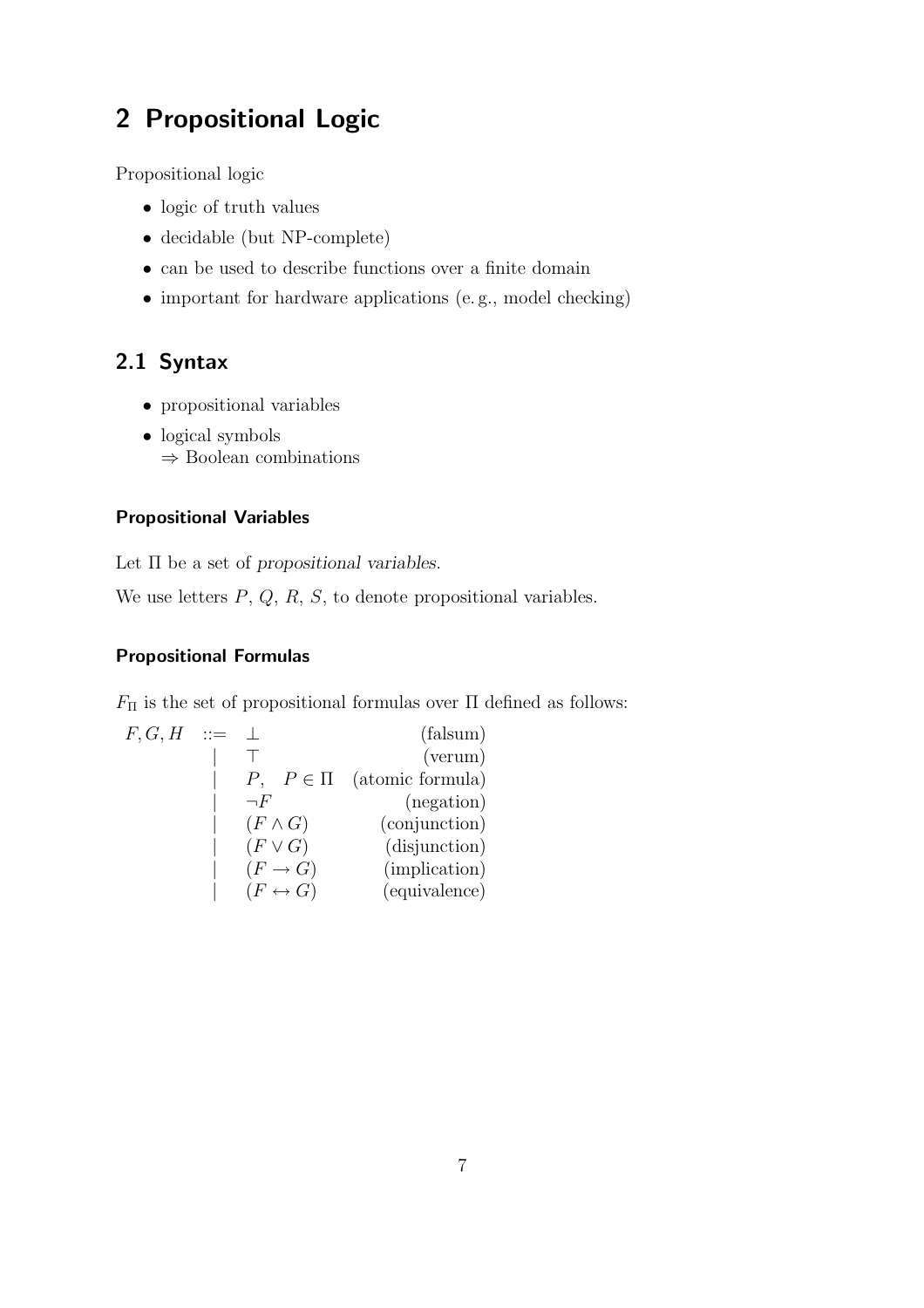#### Notational Conventions

- We may omit brackets according to the following rules:
	- $-$  ¬ ><sub>p</sub> ∨ ><sub>p</sub> ∧ ><sub>p</sub> → ><sub>p</sub> ↔ (binding precedences) – ∨ and ∧ are left-associative,
	- i. e.,  $F \vee G \vee H$  means  $(F \vee G) \vee H$ .
	- $\rightarrow$  is right-associative,
		- i. e.,  $F \to G \to H$  means  $F \to (G \to H)$ .

## 2.2 Semantics

In *classical logic* (dating back to Aristoteles) there are "only" two truth values "true" and "false" which we shall denote, respectively, by 1 and 0.

There are *multi-valued logics* having more than two truth values.

#### Valuations

A propositional variable has no intrinsic meaning. The meaning of a propositional variable has to be defined by a valuation.

A Π*-valuation* is a map

 $\mathcal{A} : \Pi \rightarrow \{0, 1\}.$ 

where {0, 1} is the set of *truth values*.

#### Truth Value of a Formula in A

Given a II-valuation  $\mathcal{A}$ , the function  $\mathcal{A}^*$ :  $\Sigma$ -formulas  $\rightarrow$  {0, 1} is defined inductively over the structure of  $F$  as follows:

$$
\mathcal{A}^*(\bot) = 0
$$
  
\n
$$
\mathcal{A}^*(\top) = 1
$$
  
\n
$$
\mathcal{A}^*(P) = \mathcal{A}(P)
$$
  
\n
$$
\mathcal{A}^*(\neg F) = \mathcal{B}(\mathcal{A}^*(F))
$$
  
\n
$$
\mathcal{A}^*(F \rho G) = \mathcal{B}_{\rho}(\mathcal{A}^*(F), \mathcal{A}^*(G)) \text{ for } \rho \in \{\wedge, \vee, \to, \leftrightarrow\}
$$

where  $B_{\rho}$  is the Boolean function associated with  $\rho$  defined by the usual truth table.

For simplicity, we write  $A$  instead of  $A^*$ .

We also write  $\rho$  instead of  $B_{\rho}$ , i.e., we use the same notation for a logical symbol and for its meaning (but remember that formally these are different things.)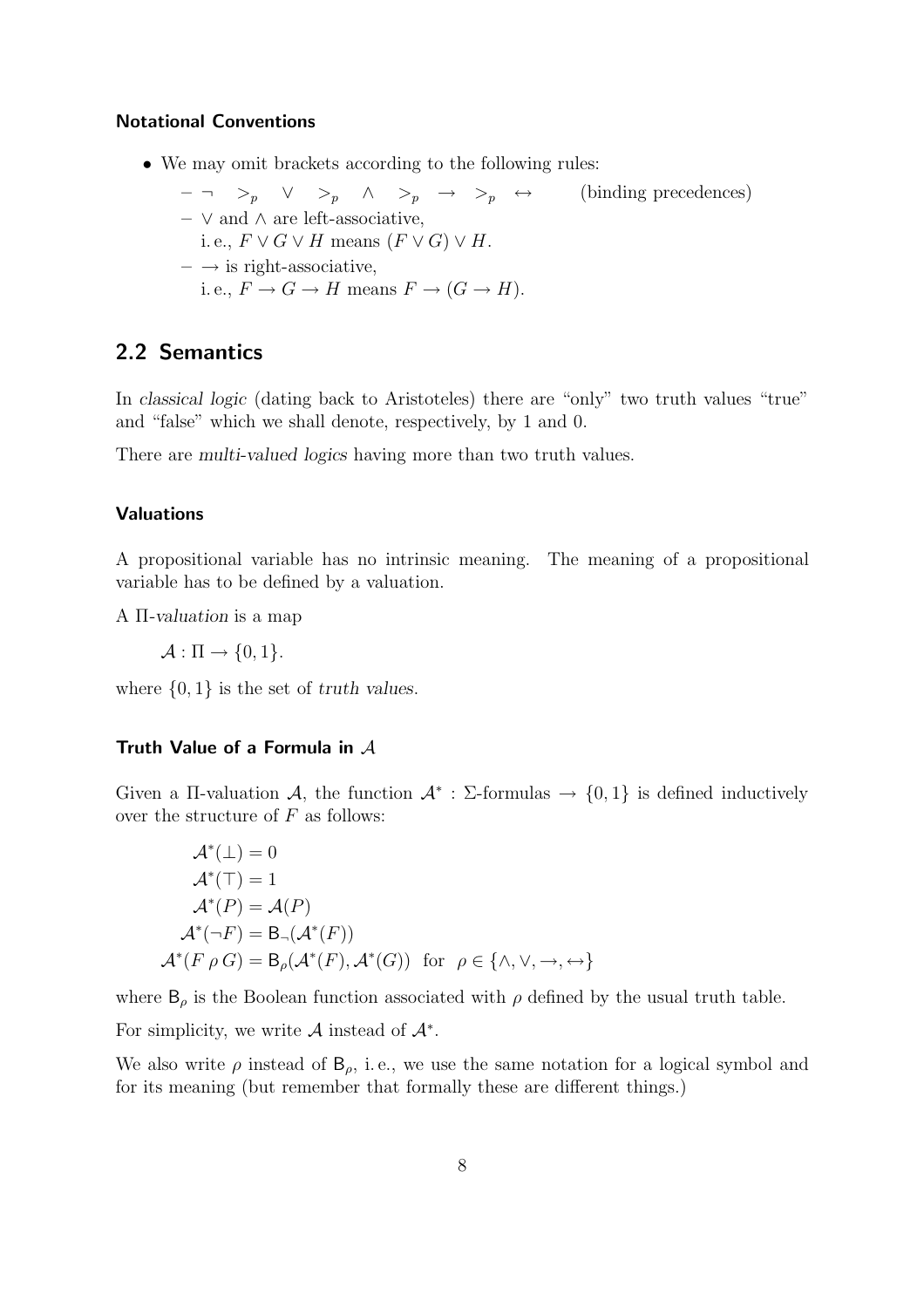#### 2.3 Models, Validity, and Satisfiability

F is valid in  $\mathcal A$  ( $\mathcal A$  is a model of F; F holds under  $\mathcal A$ ):

 $\mathcal{A} \models F \Leftrightarrow \mathcal{A}(F) = 1$ 

F is *valid* (or is a *tautology*):

 $\models F \Leftrightarrow \mathcal{A} \models F$  for all  $\Pi$ -valuations  $\mathcal{A}$ 

F is called *satisfiable* if there exists an A such that  $A \models F$ . Otherwise F is called *unsatisfiable* (or *contradictory*).

#### Entailment and Equivalence

F entails (implies) G (or G is a consequence of F), written  $F \models G$ , if for all  $\Pi$ -valuations A we have  $A \models F \Rightarrow A \models G$ .

F and G are called *equivalent*, written  $F \models G$ , if for all II-valuations A we have  $\mathcal{A} \models F \Leftrightarrow \mathcal{A} \models G.$ 

**Proposition 2.1**  $F \models G$  if and only if  $\models (F \rightarrow G)$ .

**Proof.** ( $\Rightarrow$ ) Suppose that F entails G. Let A be an arbitrary II-valuation. We have to show that  $\mathcal{A} \models F \to G$ . If  $\mathcal{A}(F) = 1$ , then  $\mathcal{A}(G) = 1$  (since  $F \models G$ ), and hence  $\mathcal{A}(F \to G)$  $G$  = 1. Otherwise  $\mathcal{A}(F) = 0$ , then  $\mathcal{A}(F \to G) = \mathsf{B}_{\to}(0, \mathcal{A}(G)) = 1$  independently of  $\mathcal{A}(G)$ . In both cases,  $\mathcal{A} \models F \to G$ .

 $(\Leftarrow)$  Suppose that F does not entail G. Then there exists a II-valuation A such that  $\mathcal{A} \models F$ , but not  $\mathcal{A} \models G$ . Consequently,  $\mathcal{A}(F \rightarrow G) = \mathsf{B}_{\rightarrow}(\mathcal{A}(F), \mathcal{A}(G)) = \mathsf{B}_{\rightarrow}(1, 0) = 0$ , so  $(F \to G)$  does not hold in A.

**Proposition 2.2**  $F \models G$  *if and only if*  $\models (F \leftrightarrow G)$ *.* 

**Proof.** Analogously to Prop. 2.1.  $\Box$ 

Entailment is extended to sets of formulas  $N$  in the "natural way":

 $N \models F$  if for all II-valuations  $\mathcal{A}$ : if  $\mathcal{A} \models G$  for all  $G \in N$ , then  $\mathcal{A} \models F$ .

Note: formulas are always finite objects; but sets of formulas may be infinite. Therefore, it is in general not possible to replace a set of formulas by the conjunction of its elements.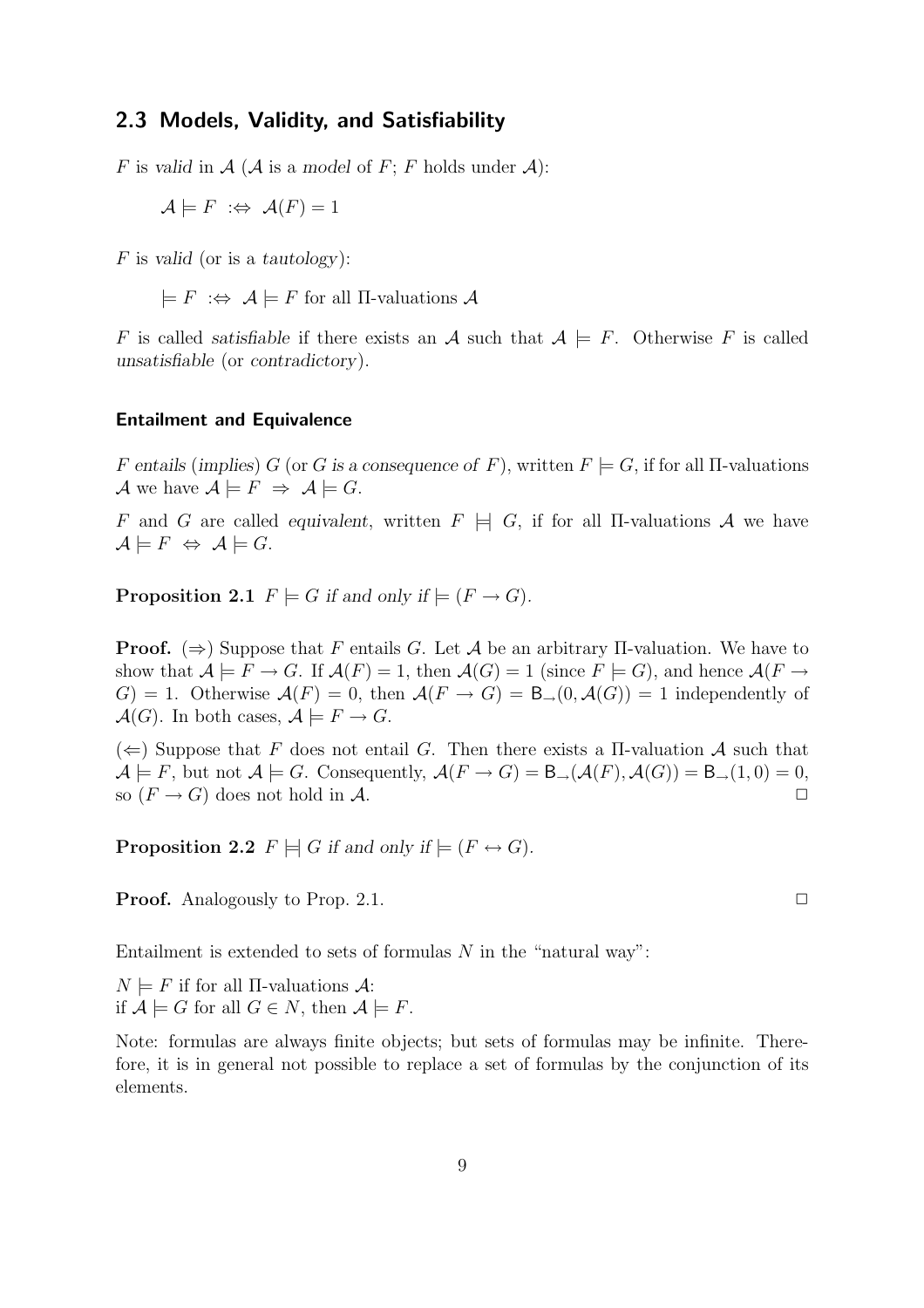#### Validity vs. Unsatisfiability

Validity and unsatisfiability are just two sides of the same medal as explained by the following proposition.

**Proposition 2.3** F is valid if and only if  $\neg F$  is unsatisfiable.

**Proof.** ( $\Rightarrow$ ) If F is valid, then  $\mathcal{A}(F) = 1$  for every valuation A. Hence  $\mathcal{A}(\neg F) =$  $B_{\neg}(\mathcal{A}(F)) = B_{\neg}(1) = 0$  for every valuation A, so  $\neg F$  is unsatisfiable.  $(\Leftarrow)$  Analogously.

Hence in order to design a theorem prover (validity checker) it is sufficient to design a checker for unsatisfiability.

In a similar way, entailment  $N \models F$  can be reduced to unsatisfiability:

**Proposition 2.4**  $N \models F$  *if and only if*  $N \cup \{\neg F\}$  *is unsatisfiable.* 

#### Checking Unsatisfiability

Every formula F contains only finitely many propositional variables. Obviously,  $\mathcal{A}(F)$ depends only on the values of those finitely many variables in  $F$  under  $\mathcal{A}$ .

If F contains n distinct propositional variables, then it is sufficient to check  $2^n$  valuations to see whether  $F$  is satisfiable or not.  $\Rightarrow$  truth table.

So the satisfiability problem is clearly deciadable (but, by Cook's Theorem, NP-complete).

Nevertheless, in practice, there are (much) better methods than truth tables to check the satisfiability of a formula. (later more)

#### Substitution Theorem

Proposition 2.5 *Let* F *and* G *be equivalent formulas, let* H *be a formula in which* F *occurs as a subformula.*

*Then* H *is equivalent to* H′ *where* H′ *is obtained from* H *by replacing the occurrence of the subformula* F *by* G. (Notation:  $H = H[F]$ ,  $H' = H[G]$ .)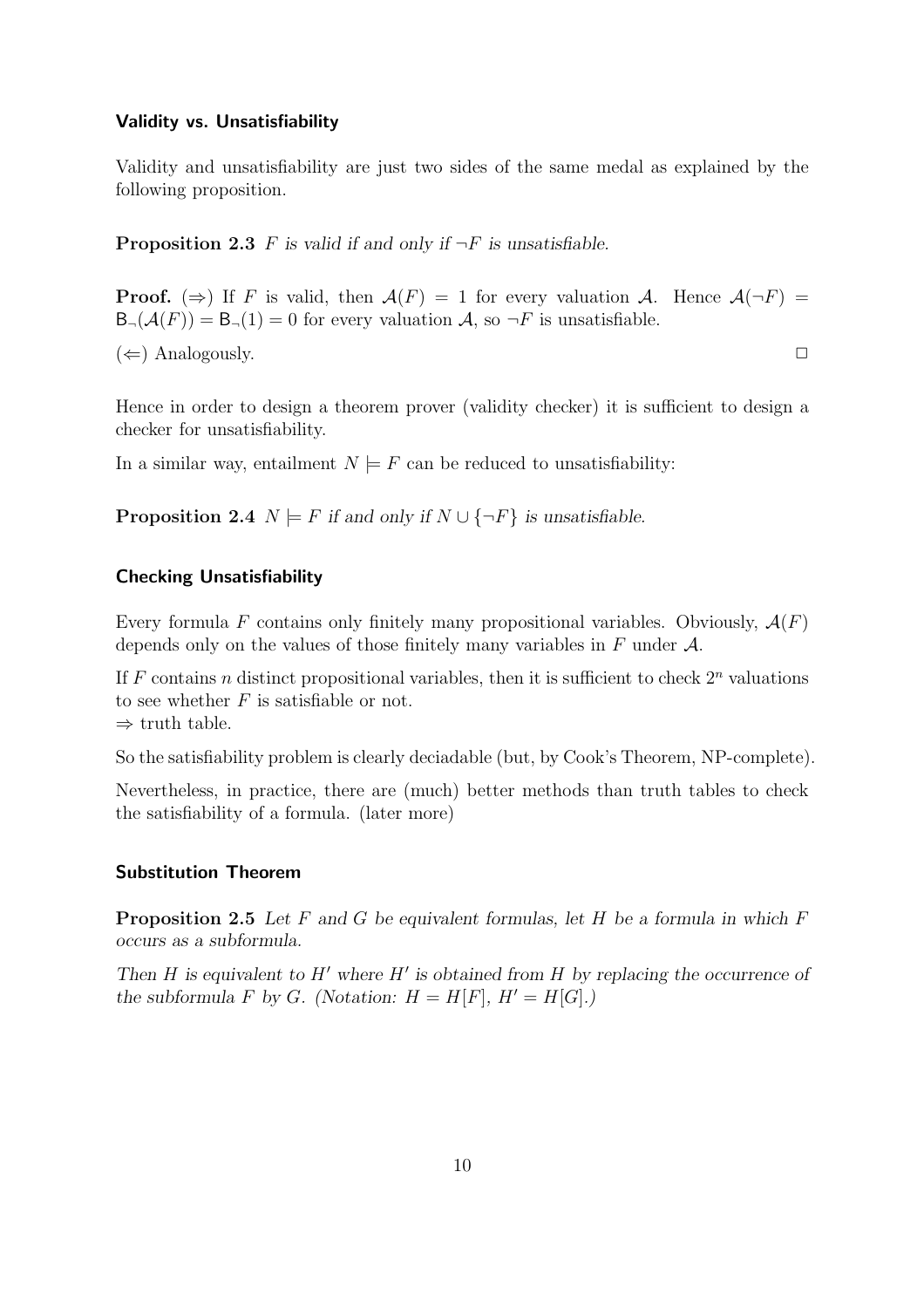**Proof.** The proof proceeds by induction over the formula structure of H.

Each of the formulas  $\bot$ ,  $\top$ , and P for P ∈  $\Pi$  contains only one subformula, namely itself. Hence, if  $H = H[F]$  equals  $\bot$ ,  $\top$ , or P, then  $H = F$ ,  $H' = G$ , and H and H' are equivalent by assumption.

If  $H = H_1 \wedge H_2$ , then either F equals H (this case is treated as above), or F is a subformula of  $H_1$  or  $H_2$ . Without loss of generality, assume that F is a subformula of  $H_1$ , so  $H = H_1[F] \wedge H_2$ . By the induction hypothesis,  $H_1[F]$  and  $H_1[G]$  are equivalent. Hence, for every valuation  $\mathcal{A}, \mathcal{A}(H') = \mathcal{A}(H_1[G] \wedge H_2) = \mathcal{A}(H_1[G]) \wedge \mathcal{A}(H_2) =$  $\mathcal{A}(H_1[F]) \wedge \mathcal{A}(H_2) = \mathcal{A}(H_1[F] \wedge H_2) = \mathcal{A}(H).$ 

The other boolean connectives are handled analogously.  $\Box$ 

#### Some Important Equivalences

Proposition 2.6 *The following equivalences are valid for all formulas* F, G, H*:*

| $(F \wedge F) \leftrightarrow F$                                                  |                        |
|-----------------------------------------------------------------------------------|------------------------|
| $(F \vee F) \leftrightarrow F$                                                    | (Idempotency)          |
| $(F \wedge G) \leftrightarrow (G \wedge F)$                                       |                        |
| $(F \vee G) \leftrightarrow (G \vee F)$                                           | <i>(Commutativity)</i> |
| $(F \wedge (G \wedge H)) \leftrightarrow ((F \wedge G) \wedge H)$                 |                        |
| $(F \vee (G \vee H)) \leftrightarrow ((F \vee G) \vee H)$                         | (Associativity)        |
| $(F \wedge (G \vee H)) \leftrightarrow ((F \wedge G) \vee (F \wedge H))$          |                        |
| $(F \vee (G \wedge H)) \leftrightarrow ((F \vee G) \wedge (F \vee H))$            | (Distributivity)       |
|                                                                                   |                        |
| $(F \wedge (F \vee G)) \leftrightarrow F$                                         |                        |
| $(F \vee (F \wedge G)) \leftrightarrow F$                                         | (Absorption)           |
| $(\neg\neg F) \leftrightarrow F$                                                  | (Double Negation)      |
| $\neg(F \wedge G) \leftrightarrow (\neg F \vee \neg G)$                           |                        |
| $\neg(F \vee G) \leftrightarrow (\neg F \wedge \neg G)$                           | (De Morgan's Laws)     |
| $(F \wedge G) \leftrightarrow F$ , if G is a tautology                            |                        |
| $(F \vee G) \leftrightarrow \top$ , if G is a tautology                           |                        |
| $(F \wedge G) \leftrightarrow \bot$ , if G is unsatisfiable                       |                        |
| $(F \vee G) \leftrightarrow F$ , if G is unsatisfiable                            | (Tautology Laws)       |
| $(F \leftrightarrow G) \leftrightarrow ((F \to G) \land (G \to F))$ (Equivalence) |                        |
| $(F \to G) \leftrightarrow (\neg F \vee G)$                                       | ( <i>Implication</i> ) |
|                                                                                   |                        |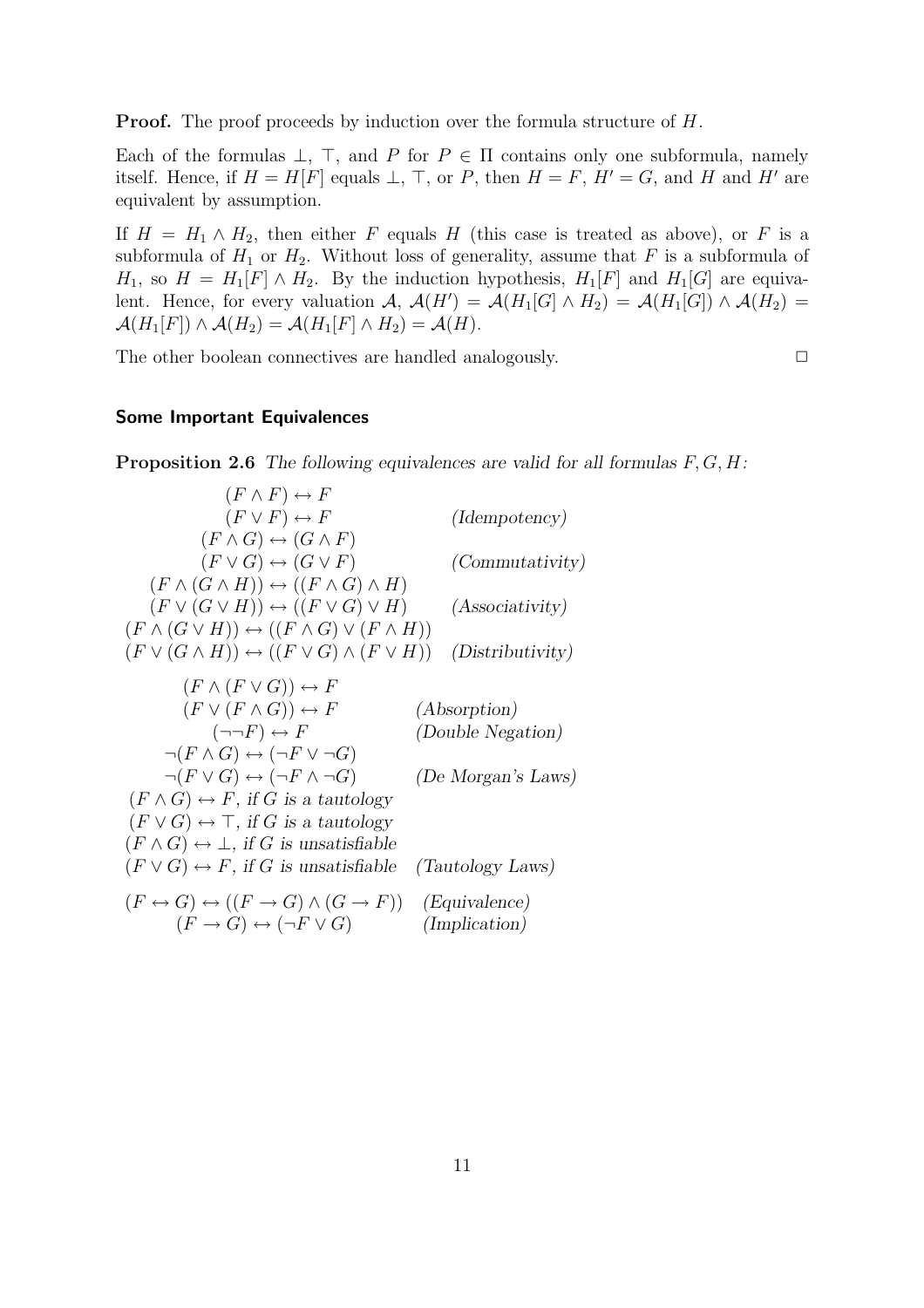### 2.4 Normal Forms

We define *conjunctions* of formulas as follows:

$$
\begin{aligned} \bigwedge_{i=1}^{0} F_i &= \top. \\ \bigwedge_{i=1}^{1} F_i &= F_1. \\ \bigwedge_{i=1}^{n+1} F_i &= \bigwedge_{i=1}^{n} F_i \wedge F_{n+1}. \end{aligned}
$$

and analogously *disjunctions:*

$$
\begin{aligned} \bigvee_{i=1}^{0} F_i &= \bot. \\ \bigvee_{i=1}^{1} F_i &= F_1. \\ \bigvee_{i=1}^{n+1} F_i &= \bigvee_{i=1}^{n} F_i \vee F_{n+1}. \end{aligned}
$$

#### Literals and Clauses

A *literal* is either a propositional variable  $P$  or a negated propositional variable  $\neg P$ .

A *clause* is a (possibly empty) disjunction of literals.

#### CNF and DNF

A formula is in *conjunctive normal form (CNF, clause normal form),* if it is a conjunction of disjunctions of literals (or in other words, a conjunction of clauses).

A formula is in *disjunctive normal form (DNF),* if it is a disjunction of conjunctions of literals.

Warning: definitions in the literature differ:

are complementary literals permitted? are duplicated literals permitted? are empty disjunctions/conjunctions permitted?

Checking the validity of CNF formulas or the unsatisfiability of DNF formulas is easy:

A formula in CNF is valid, if and only if each of its disjunctions contains a pair of complementary literals  $P$  and  $\neg P$ .

Conversely, a formula in DNF is unsatisfiable, if and only if each of its conjunctions contains a pair of complementary literals  $P$  and  $\neg P$ .

On the other hand, checking the unsatisfiability of CNF formulas or the validity of DNF formulas is known to be coNP-complete.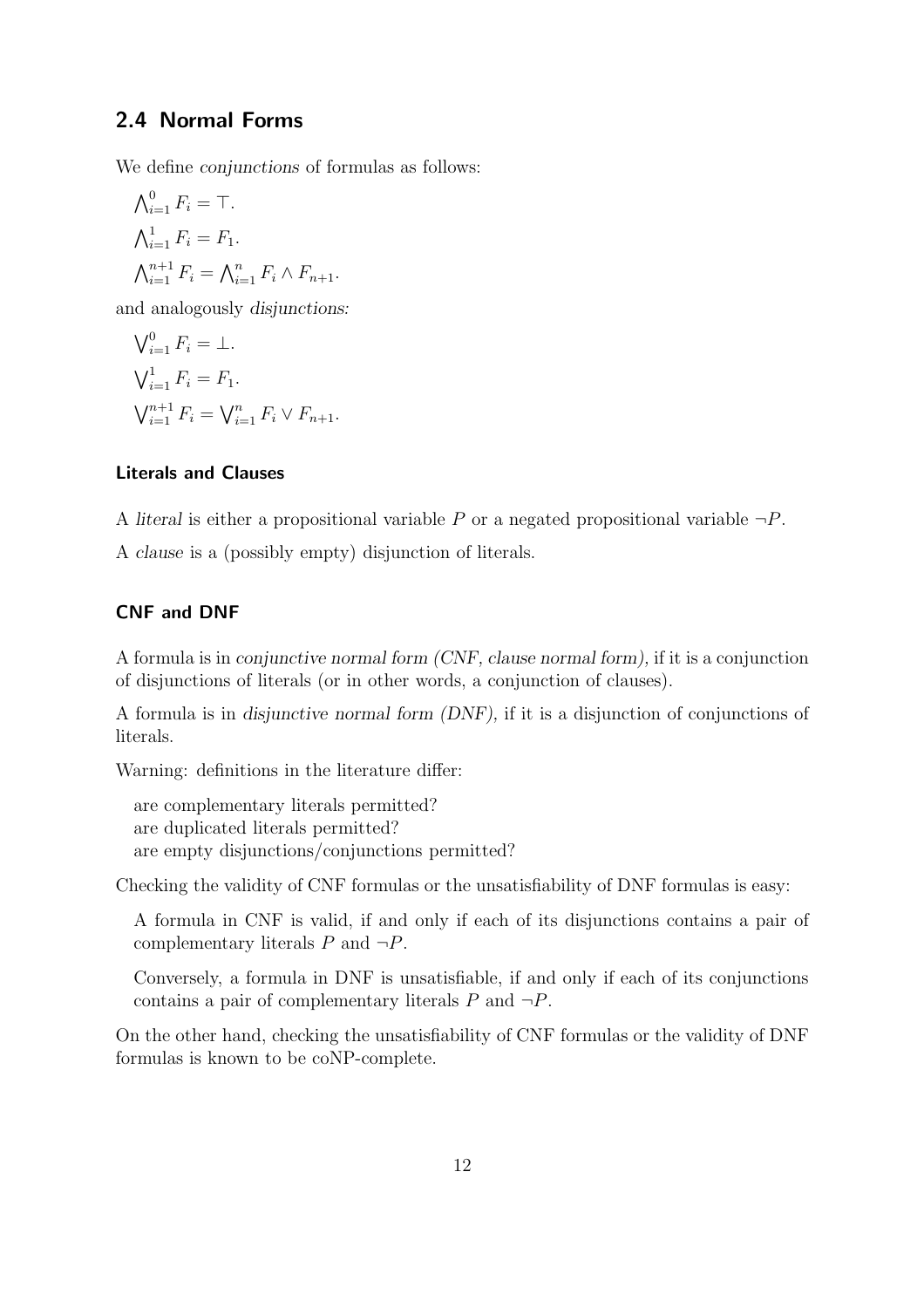#### Conversion to CNF/DNF

Proposition 2.7 *For every formula there is an equivalent formula in CNF (and also an equivalent formula in DNF).*

Proof. We consider the case of CNF.

Apply the following rules as long as possible (modulo associativity and commutativity of  $\land$  and  $\lor$ ):

Step 1: Eliminate equivalences:

$$
(F \leftrightarrow G) \Rightarrow_K (F \to G) \land (G \to F)
$$

Step 2: Eliminate implications:

$$
(F \to G) \Rightarrow_K (\neg F \lor G)
$$

Step 3: Push negations downward:

 $\neg (F \lor G) \Rightarrow_K (\neg F \land \neg G)$  $\neg(F \wedge G) \Rightarrow_K (\neg F \vee \neg G)$ 

Step 4: Eliminate multiple negations:

$$
\neg\neg F\;\Rightarrow_K\;F
$$

Step 5: Push disjunctions downward:

$$
(F \wedge G) \vee H \Rightarrow_K (F \vee H) \wedge (G \vee H)
$$

Step 6: Eliminate ⊤ and ⊥:

$$
(F \land \top) \Rightarrow_K F
$$
  
\n
$$
(F \land \bot) \Rightarrow_K \bot
$$
  
\n
$$
(F \lor \top) \Rightarrow_K \top
$$
  
\n
$$
(F \lor \bot) \Rightarrow_K F
$$
  
\n
$$
\neg \bot \Rightarrow_K \top
$$
  
\n
$$
\neg \top \Rightarrow_K \bot
$$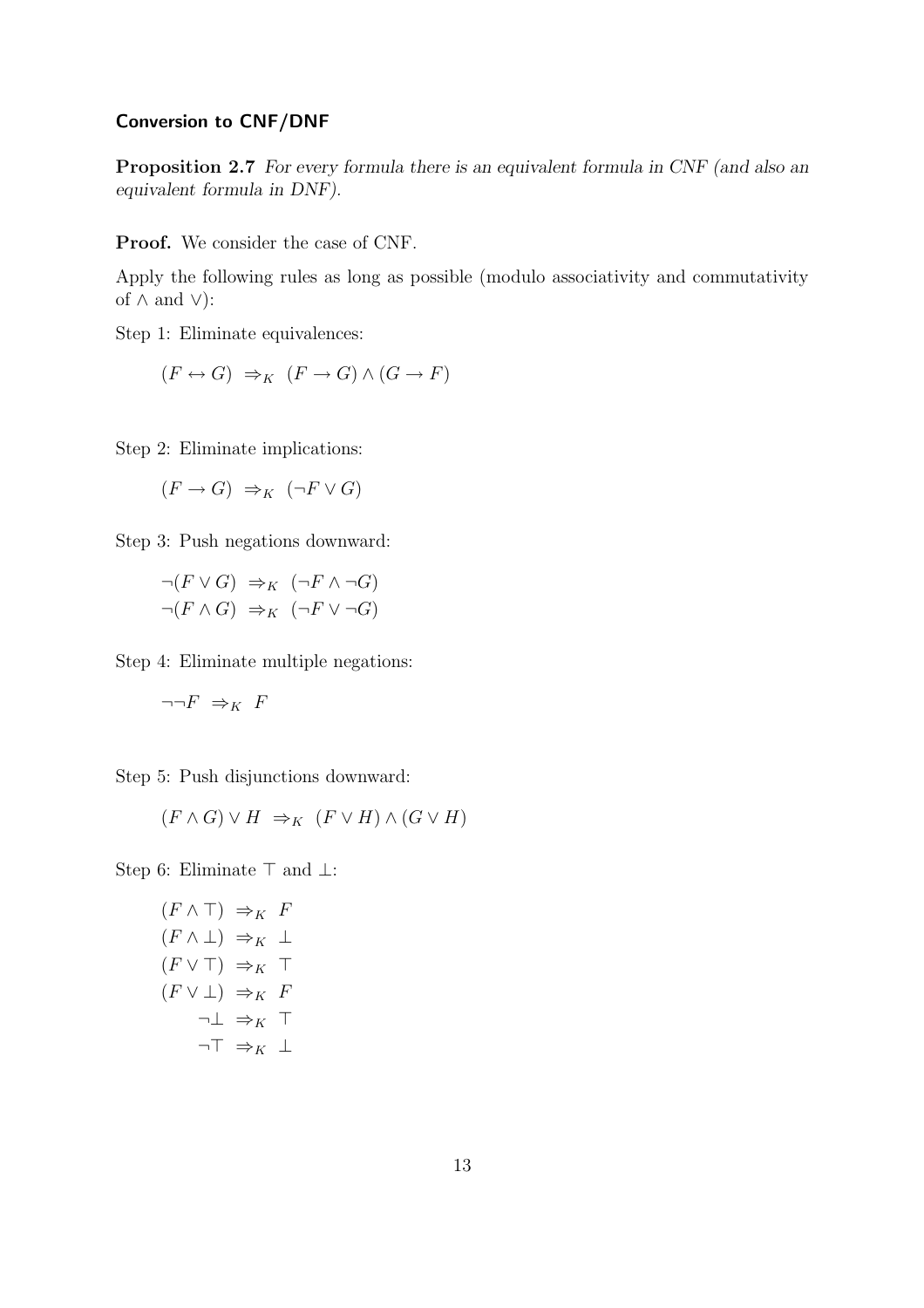Proving termination is easy for steps 2, 4, and 6; steps 1, 3, and 5 are a bit more complicated.

For step 1, we can prove termination in the following way: We define a function  $\phi$  from formulas to positive integers such that  $\phi(\perp) = \phi(\perp) = \phi(P) = 1$ ,  $\phi(\neg F) = \phi(F)$ ,  $\phi(F \wedge G) = \phi(F \vee G) = \phi(F \rightarrow G) = \phi(F) + \phi(G)$ , and  $\phi(F \leftrightarrow G) = 2\phi(F) +$  $2\phi(G) + 1$ . Observe that  $\phi$  is constructed in such a way that  $\phi(F) > \phi(G)$  implies  $\phi(H[F]) > \phi(H[G])$  for all formulas F, G, and H. Using this property, we can show that whenever a formula  $H'$  is the result of applying the rule of step 1 to a formula  $H$ , then  $\phi(H) > \phi(H')$ . Since  $\phi$  takes only positive integer values, step 1 must terminate.

Termination of steps 3 and 5 is proved similarly. For step 3, we use function  $\mu$  from formulas to positive integers such that  $\mu(\perp) = \mu(\perp) = \mu(P) = 1$ ,  $\mu(\neg F) = 2\mu(F)$ ,  $\mu(F \wedge G) = \mu(F \vee G) = \mu(F \rightarrow G) = \mu(F \leftrightarrow G) = \mu(F) + \mu(G) + 1$ . Whenever a formula H' is the result of applying a rule of step 3 to a formula H, then  $\mu(H) > \mu(H')$ . Since  $\mu$  takes only positive integer values, step 3 must terminate.

For step 5, we use a function  $\nu$  from formulas to positive integers such that  $\nu(\perp)$  =  $\nu(T) = \nu(P) = 1, \nu(\neg F) = \nu(F) + 1, \nu(F \wedge G) = \nu(F \rightarrow G) = \nu(F \leftrightarrow G) =$  $\nu(F) + \nu(G) + 1$ , and  $\nu(F \vee G) = 2\nu(F)\nu(G)$ . Again, if a formula H' is the result of applying a rule of step 5 to a formula H, then  $\nu(H) > \nu(H')$ . Since  $\nu$  takes only positive integer values, step 5 terminates, too.

The resulting formula is equivalent to the original one and in CNF.

The conversion of a formula to DNF works in the same way, except that conjunctions have to be pushed downward in step 5.  $\Box$ 

#### **Complexity**

Conversion to CNF (or DNF) may produce a formula whose size is *exponential* in the size of the original one.

#### Satisfiability-preserving Transformations

The goal

"find a formula G in CNF such that  $F \models G$ "

is unpractical.

But if we relax the requirement to

"find a formula G in CNF such that  $F \models \bot \Leftrightarrow G \models \bot$ "

we can get an efficient transformation.